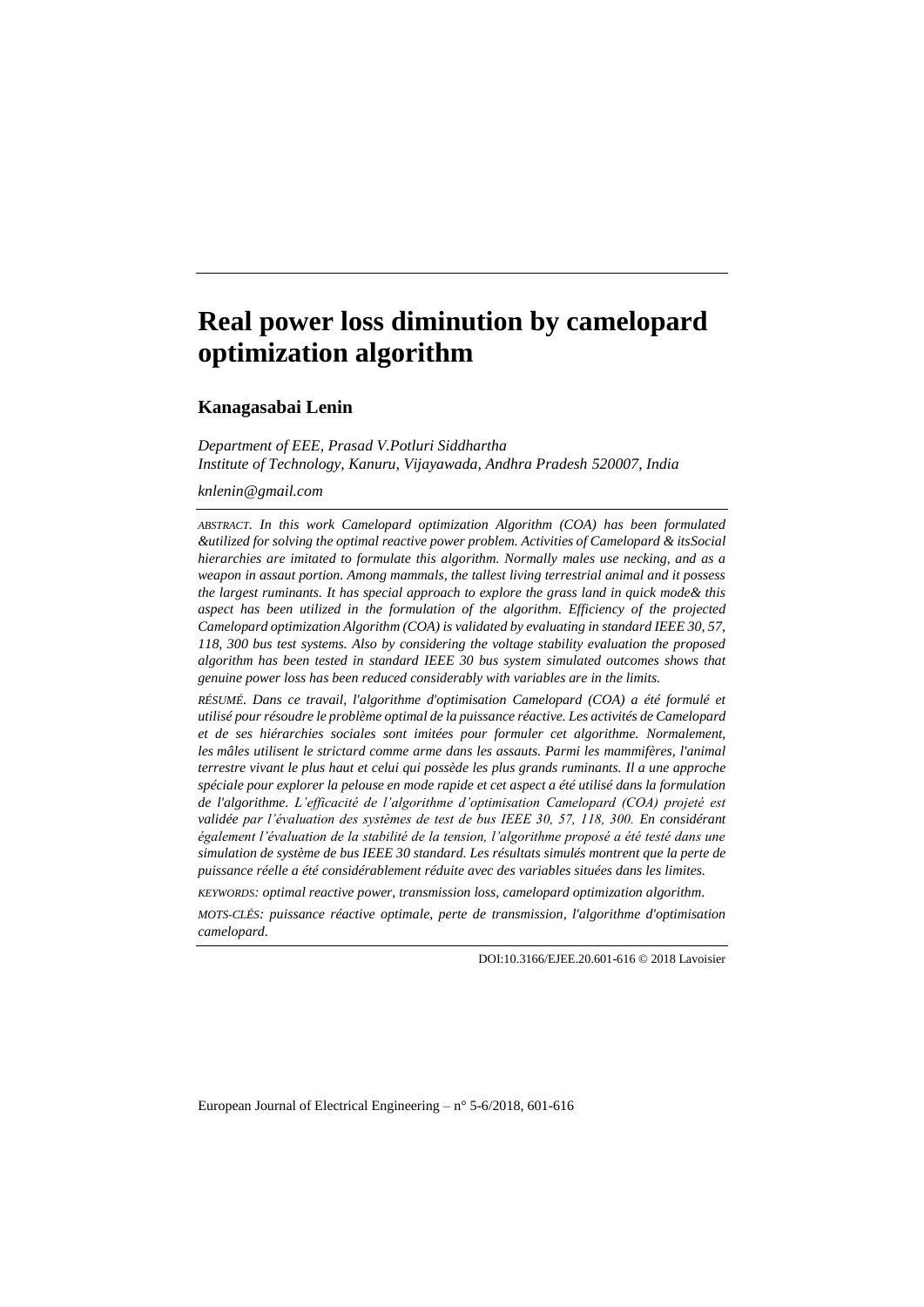## **1. Introduction**

Real power loss reduction is the main aspect in this problem. Reactive power optimization plays a dominant role in power system operation & control. Reactive power and voltage control are one of the ancillary services to maintain voltage profile through injecting or absorbing reactive power in electricity market **(**Genco *et al.*, 2018). Various techniques problem (Lee *et al.*, 1984; Deeb and Shahidehpour, 1988; Bjelogrlic *et al.*, 1990; Granville 1994; Grudinin, 1998; Yan *et al.*, 2006) have been utilized but have the complexity in handling constraints. Different types of evolutionary optimization algorithms (Aparajita *et al.*, 2015; Hu *et al.*, 2010; Mahaletchumi *et al.*, 2015; Sulaiman *et al.*, 2015; Pandiarajan *et al.*, 2016; Mahaletchumi *et al.*, 2016; Rebecca *et al.*, 2016; Genco *et al.*, 2017) have been utilized in various stages to solve the problem. But evolutionary algorithms are also stuck into local optimal solution. In this work Camelopard optimization Algorithm (COA) is applied for solving reactive power optimization problem. As herds Camelopards live with related females & offspring, but bachelor herds of adult males are gathered in large aggregations in the grass lands. Social hierarchies are established by males through necking, is used as a weapon in combat bout. Special tactic of searching the grass land in fast mode has been utilized in the formulation of the algorithm. Projected Camelopard optimization Algorithm (COA) efficiency has been verified by testing it in standard IEEE 30, 57, 118,300 bus test systems. Also by considering the voltage stability evaluation the proposed algorithm has been tested in standard IEEE 30 bus system. Simulation output shows that real power loss has been reduced & control variables are within the limits.

# **2. Problem formulation**

Modal analysis for voltage stability evaluation

Power flow equations of the steady state system is given by,

$$
\begin{bmatrix} \Delta P \\ \Delta Q \end{bmatrix} = \begin{bmatrix} J_{\rm p\theta} J_{\rm pv} \\ J_{\rm q\theta} \end{bmatrix} \begin{bmatrix} \Delta \theta \\ \Delta V \end{bmatrix} \tag{1}
$$

Where

 $\Delta P$  = bus real powerchange incrementally.

 $\Delta Q$  = bus reactive Power injectionchange incrementally.

 $\Delta\theta$  = bus voltage angle change incrementally.

 $\Delta V$  = bus voltage Magnitudechange incrementally.

Jpθ, JPV, JQθ, JQV are sub-matrixes of the System voltage stability in jacobian matrix and both P and Q get affected by this.

Presume  $\Delta P = 0$ , then equation (1) can be written as:

$$
\Delta Q = [J_{\text{QV}} - J_{\text{Q}\theta}J_{\text{P}\theta^{-1}}J_{\text{PV}}]\Delta V = J_{\text{R}}\Delta V \tag{2}
$$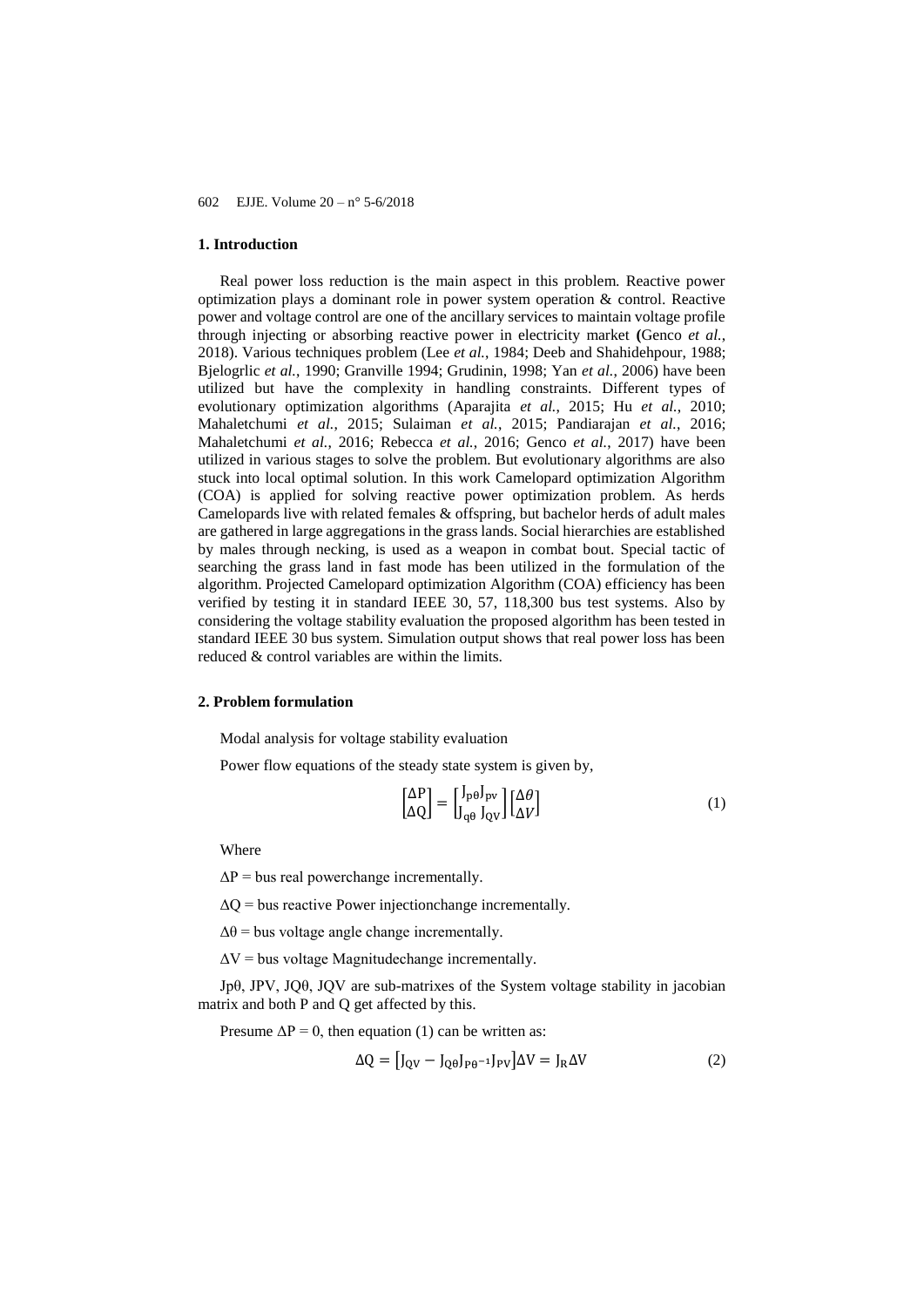Real power loss diminution 603

$$
\Delta V = J^{-1} - \Delta Q \tag{3}
$$

Where

$$
J_R = (J_{QV} - J_{Q\theta}J_{P\theta^{-1}}JPV)
$$
 (4)

 $J_R$  denote the reduced Jacobian matrix of the system.

# *2.1. Modes of voltage instability*

Voltage Stability characteristics of the system have been identified through computation of the Eigen values and Eigen vectors.

$$
J_R = \xi \wedge \eta \tag{5}
$$

Where,

ξ denote the right eigenvector matrix of JR, ηdenote the left eigenvector matrix of JR, ∧ denote the diagonal eigenvalue matrix of JR.

$$
J_{R^{-1}} = \xi \wedge^{-1} \eta \tag{6}
$$

From the equations (5) and (6),

$$
\Delta V = \xi \wedge^{-1} \eta \Delta Q \tag{7}
$$

or

$$
\Delta V = \sum_{i} \frac{\xi_{i} n_{i}}{\lambda_{i}} \Delta Q \tag{8}
$$

ξi denote the ith column right eigenvector & η is the ith row left eigenvector of JR.

λi indicate the ith Eigen value of JR.

reactive power variation ofthe ith modalis given by,

$$
\Delta Q_{\rm mi} = K_{\rm i} \xi_{\rm i} \tag{9}
$$

where,

$$
K_i = \sum_j \xi_{ij^2} - 1 \tag{10}
$$

Whereξji is the jth element of ξi

ith modal voltage variation is mathematically given by,

$$
\Delta V_{\rm mi} = [1/\lambda_{\rm i}] \Delta Q_{\rm mi} \tag{11}
$$

When the value of  $|\lambda i| = 0$  then the ith modal voltage will get collapsed.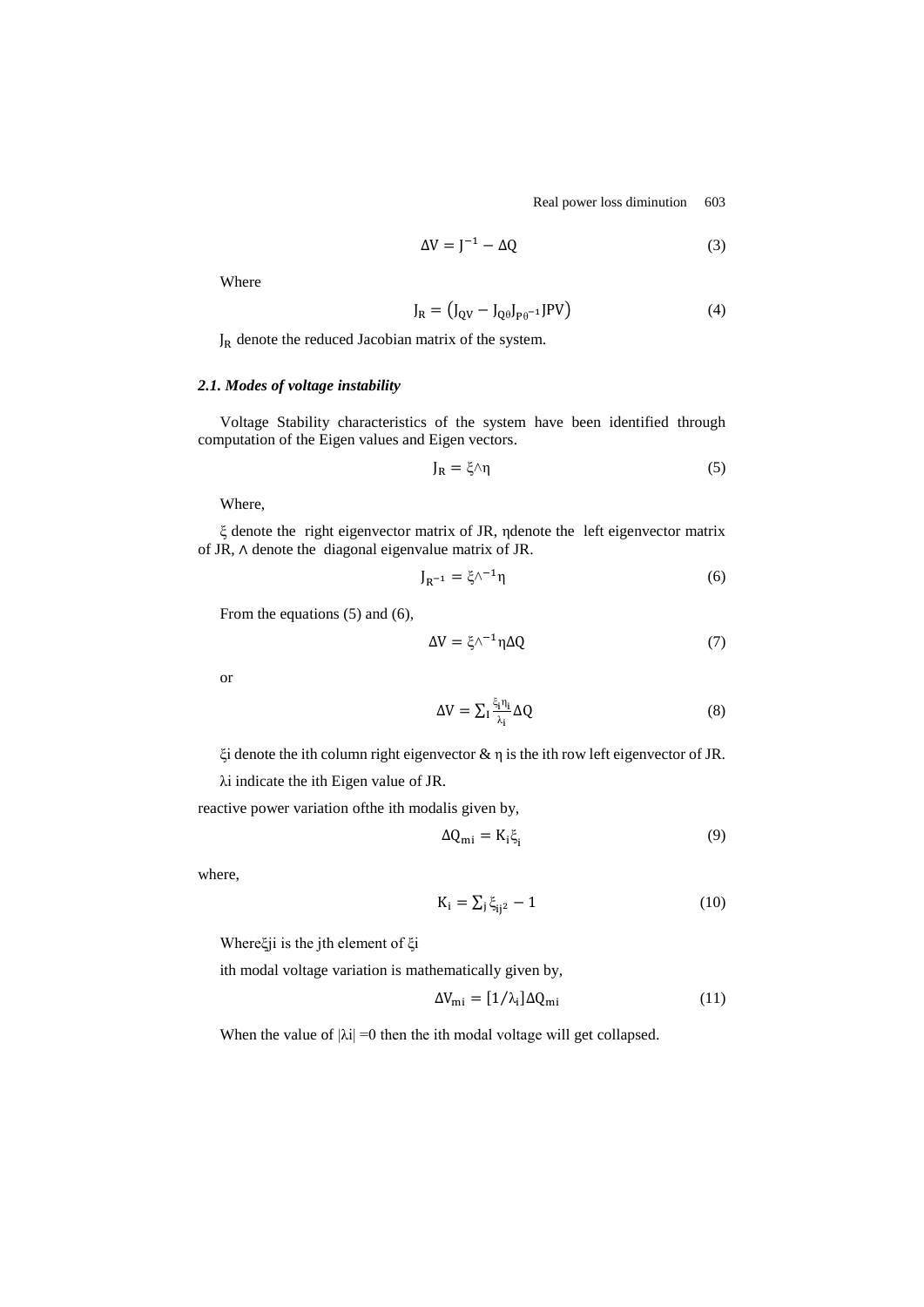In equation (8), when  $\Delta Q = e k$  is assumed , then ek has all its elements zero except the kth one being 1. Then∆V can be formulated as follows,

$$
\Delta V = \sum_{i} \frac{n_{1k \xi_1}}{\lambda_1} \tag{12}
$$

 $\eta_{1k}$  is k th element of  $\eta_{1k}$ 

At bus  $kV - Q$  sensitivity is given by,

$$
\frac{\partial V_K}{\partial Q_K} = \sum_{i} \frac{n_{1k} \xi_1}{\lambda_1} = \sum_{i} \frac{P_{ki}}{\lambda_1}
$$
(13)

Minimization of actual power loss and augmentation of static voltage stability margin index (SVSM) is main key to solve optimal reactive power dispatch problem. Voltage stability evaluation has been done through modal analysis method.

#### *2.2. Minimization of real power loss*

Real power loss (Ploss) minimization is given as,

$$
P_{\text{loss}} = \sum_{k=1}^{n} g_{k(V_{i}^{2} + V_{j}^{2} - 2V_{i}V_{j} \cos \theta_{ij})}
$$
(14)

Where n is the number of transmission lines, gk is the conductance of branch k, Vi and Vj are voltage magnitude at bus i and bus j, and θij is the voltage angle difference between bus i and bus j.

# *2.3. Minimization of voltage deviation*

Formula for reducing the voltage deviation magnitudes (VD) is derived as follows,

Minimize 
$$
VD = \sum_{k=1}^{nl} |V_k - 1.0|
$$
 (15)

Where nl is the number of load busses and Vk is the voltage magnitude at bus k.

#### *2.4. System constraints*

Load flow equality constraints:

$$
P_{Gi} - P_{Di} - V_{i\sum_{j=1}^{nb} V_j} \begin{bmatrix} G_{ij} & \cos \theta_{ij} \\ +B_{ij} & \sin \theta_{ij} \end{bmatrix} = 0, i = 1, 2, ..., nb \qquad (16)
$$

$$
Q_{Gi} - Q_{Di} - V_{i \sum_{j=1}^{nb} V_j} \begin{bmatrix} G_{ij} & \sin \theta_{ij} \\ +B_{ij} & \cos \theta_{ij} \end{bmatrix} = 0, i = 1, 2 \dots, nb \tag{17}
$$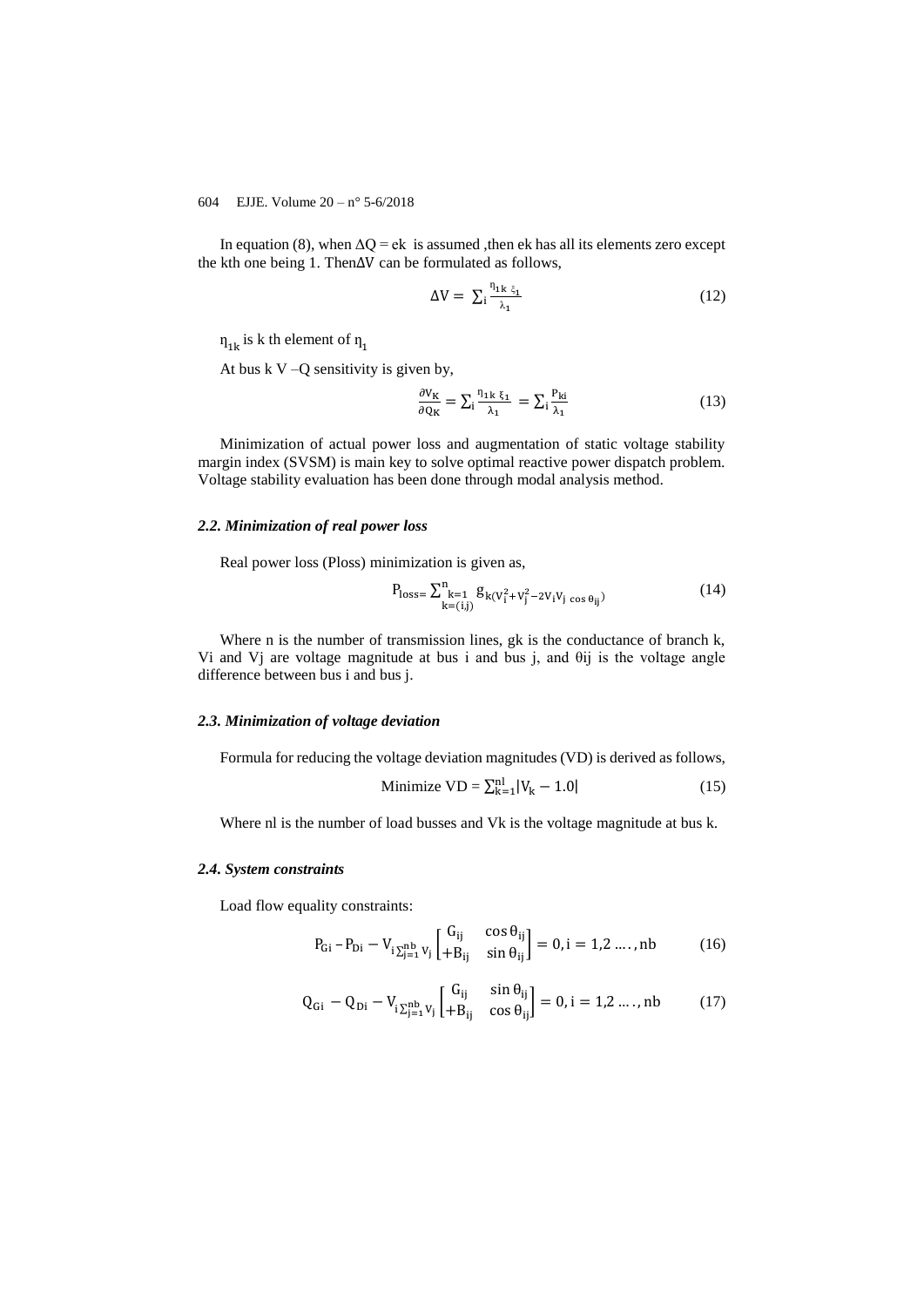where, nb is the number of buses, P<sub>G</sub> and Q<sub>G</sub> are the real and reactive power of the generator,  $P_D$  and  $Q_D$  are the real and reactive load of the generator, and  $G_{ij}$  and  $B_{ij}$  are the mutual conductance and susceptance between bus i and bus j.

$$
V_{Gi}^{\min} \le V_{Gi} \le V_{Gi}^{\max}, i \in ng
$$
\n(18)

$$
V_{Li}^{\min} \le V_{Li} \le V_{Li}^{\max}, i \in \mathbf{n} \tag{19}
$$

$$
Q_{Ci}^{min} \le Q_{Ci} \le Q_{Ci}^{max}, i \in nc
$$
 (20)

$$
Q_{Gi}^{min} \le Q_{Gi} \le Q_{Gi}^{max}, i \in ng
$$
 (21)

$$
T_i^{\min} \le T_i \le T_i^{\max}, i \in nt \tag{22}
$$

$$
S_{Li}^{\min} \le S_{Li}^{\max}, i \in \mathbf{n} \tag{23}
$$

#### **3. Camelopard optimization algorithm**

As herds Camelopards live with related females & offspring, adult males are in bachelor are in the grass lands in large proposition mode. Social hierarchies are established by males through necking, is used as a weapon in combat bout. Chief distinguishing characteristics are its extremely long neck and legs, its horn-like ossicones, and its distinctive coat patterns. The sole responsibility for raising the young in the herd is by Dominant males.

Special tactic of searching the grass land in fast mode has been utilized in the formulation of the algorithm. In the problem space Camelopard is a  $1 X N_{var}$  array & the array can be defined by,

$$
camelopardfe = [X_1, X_2, X_3, \dots, X_{N_{var}}]
$$
\n(24)

For each Camelopard the function value can be determined by,

Value = f(Camelopard) = 
$$
f(X_1, X_2, X_3, ..., X_{N_{var}})
$$
 (25)

Self-regulating nature of Camelopard has been incorporated into the modeled Camelopard optimization Algorithm (COA) & written in Equation (26).

$$
g_{k+1} = g_k + r_{m1} p_1 (l_{max} - n_k) + r_{m2} p_2 (l_{max} - n_k)
$$
 (26)

Exploration mentioned by  $g_k$ , exploitation byn<sub>k</sub>, learning factors are given byr<sub>m1</sub>,  $r_{m2}$ ,  $p_1$ ,  $p_2$  are denoting arbitrary numbers.

Lead Camelopard will be act as an interface with abundant Camelopards as indicated in (equation (26)), there will be a comparison between each Camelopard. Movement to various locations by the Camelopard is articulated by following equation,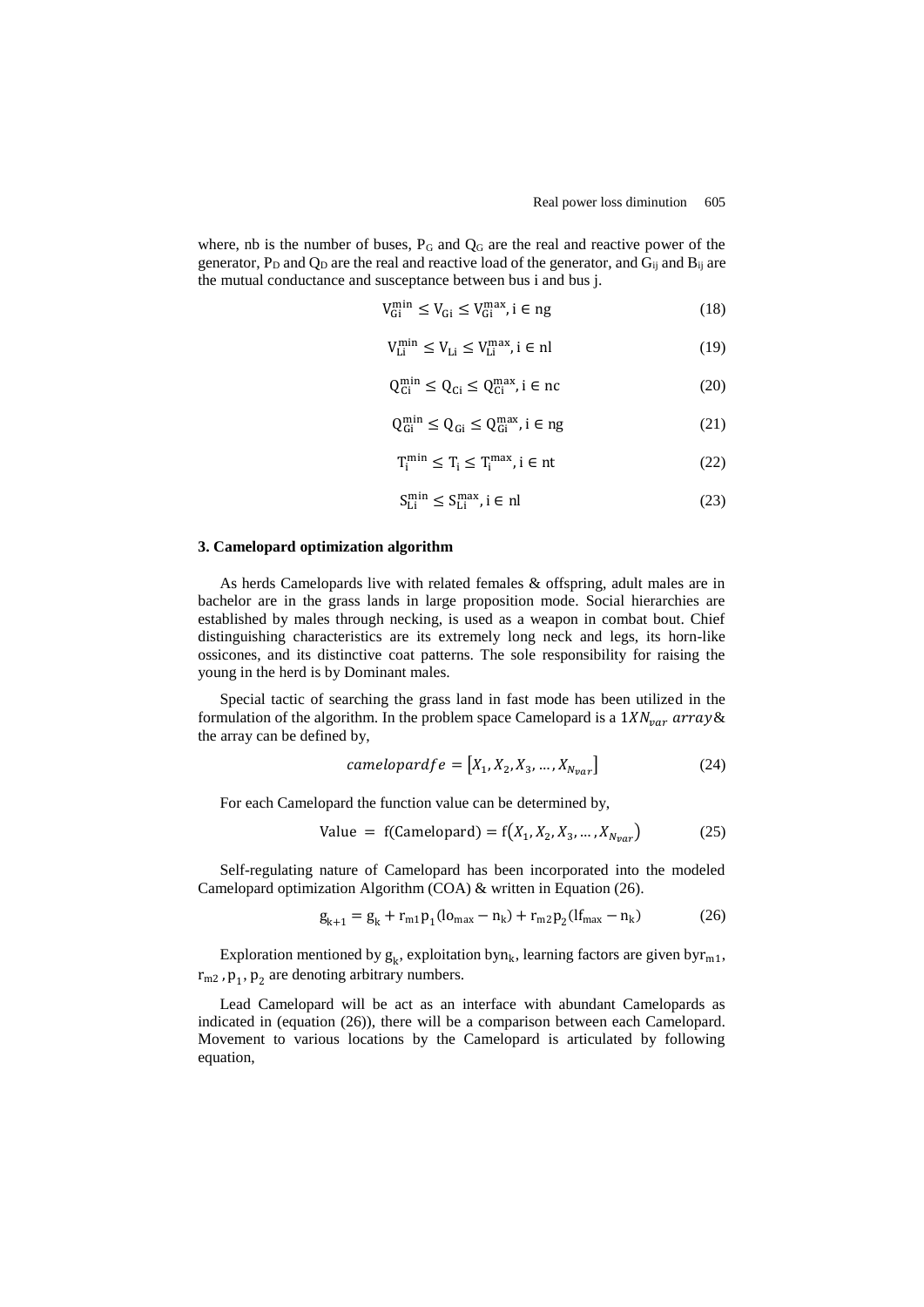$$
n_{k+1} = \lambda (g_k + n_k) \tag{27}
$$

Fitness of each Camelopard will be computed,  $lq_{max}$  (individual Camelopard location),  $\lg_{\text{max}}$  (best location of the Camelopard herd) will be found. Fitness of the current is better than  $(lq_{max})$  location vector then that particular value will be saved. Equations (26), (27) utilized to control the movement of the Camelopard.  $\lg_{\text{max}} \lg_{\text{max}}$ both play lead role in the search other & movement to other areas in search is controlled by equation (26). From the maximum vector  $n_k$  is subtracted & it will be multiplied by an arbitrary number  $(m_1, m_2)$  in the range between 0.00, 0.59 by learning parameter  $r_{m1}$ ,  $r_{m2}$ .

Camelopard optimization Algorithm (COA)

Step a; Initialization

Step b; In solution space Camelopards are initiated in arbitrary mode

Step c; By using equation (26) fitness values are calculated

Step d; By using equation (27) location of the Camelopards are calculated

Step e; when  $\mathbf{I} \mathbf{s}_{\text{max}}$  updating; if yes next step otherwise goes to step b

Step f; when stop criterion is not met, then go back to step c

Step g; optimized value is output

## **4. Simulation results**

Camelopard optimization Algorithm (COA) is tested in standard IEEE 30-bus system. In Table 1control variables are given.

|                                  | Min       | Max    |
|----------------------------------|-----------|--------|
|                                  | Limit     | Limit  |
| Generator Bus value              | 0.95000   | 1.100  |
| Load Bus value                   | 0.95000   | 1.0500 |
| Transformer-Tap value            | 0.9000    | 1.100  |
| Shunt Reactive Compensator value | $-0.1100$ | 0.310  |

*Table 1. Limits*

Power limits of the generators are listed in table 2.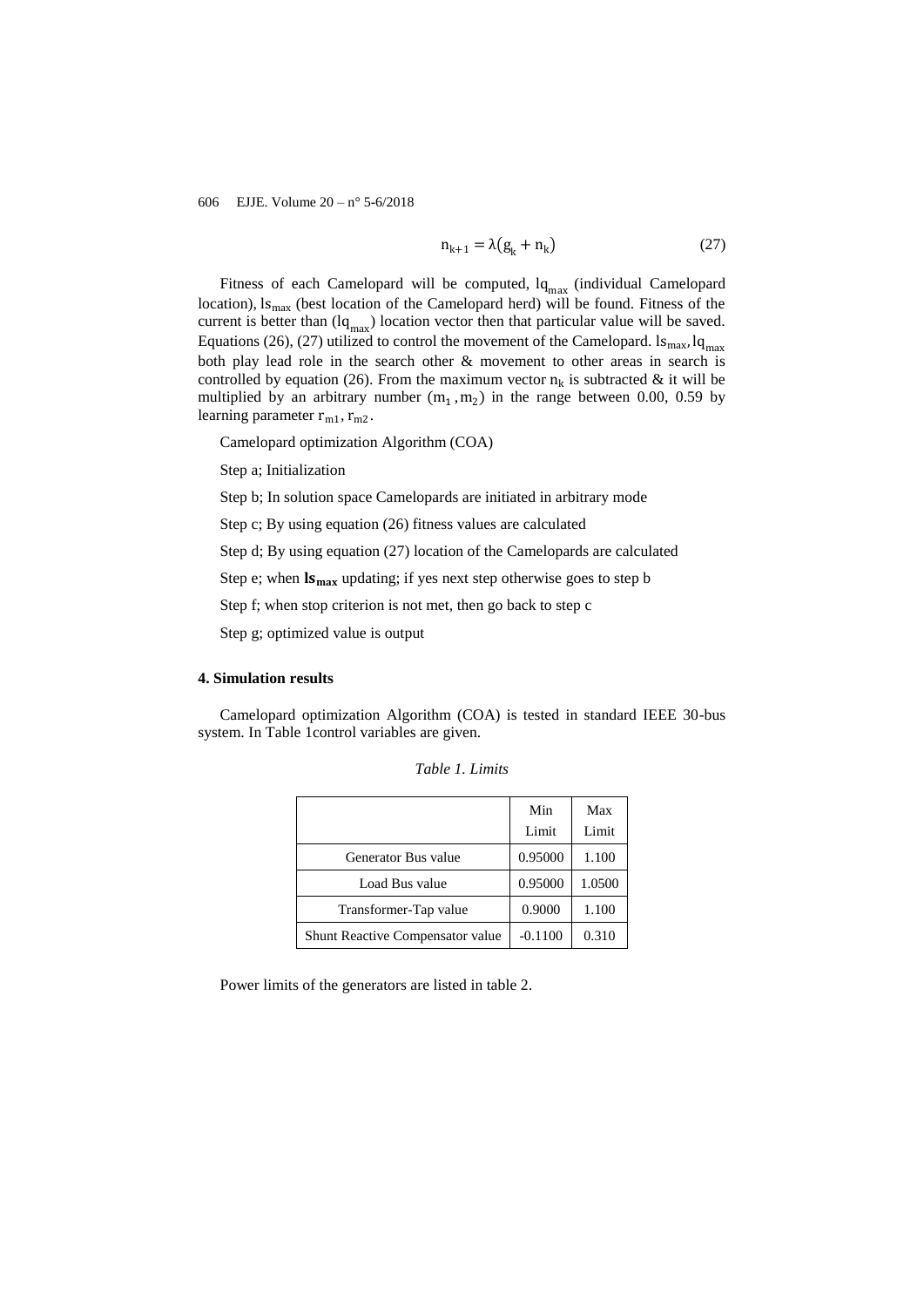| <b>Bus</b> | Pg     | Pgminimum | Pgmaximum | Ogminimum | Qgmaximum |
|------------|--------|-----------|-----------|-----------|-----------|
| 1          | 96.000 | 49.000    | 200.000   | 0.000     | 10.000    |
| 2          | 79.000 | 18.000    | 79.000    | $-40.000$ | 50.000    |
| 5          | 49.000 | 14.000    | 49.000    | $-40.000$ | 40.000    |
| 8          | 21.000 | 11.000    | 31.000    | $-10,000$ | 40.000    |
| 11         | 21.000 | 11.000    | 28.000    | $-6.000$  | 24.000    |
| 13         | 21.000 | 11.000    | 39.000    | $-6.000$  | 24.000    |

*Table 2. Generators power limits*

Control variables obtained after optimization given in table 3.COA performance presented in table 4. Comparison of active power loss is given in table 5. Fig 1 gives comparison of real power loss

| Parameters                    | <b>COA</b> |
|-------------------------------|------------|
| Voltage at 1                  | 1.041200   |
| Voltage at 2                  | 1.041340   |
| Voltage at 5                  | 1.020720   |
| Voltage at 8                  | 1.030180   |
| Voltage at 11                 | 1.070130   |
| Voltage at 13                 | 1.050420   |
| T; 4, 12                      | 0.0000     |
| T:6.9                         | 0.0000     |
| T:6,10                        | 0.9000     |
| T; 28, 27                     | 0.9000     |
| Q;10                          | 0.1000     |
| Q;24                          | 0.1000     |
| Value of Real power loss (MW) | 4.1024     |
| Value of Voltage deviation    | 0.9080     |

*Table 3. Values of control variable after optimization*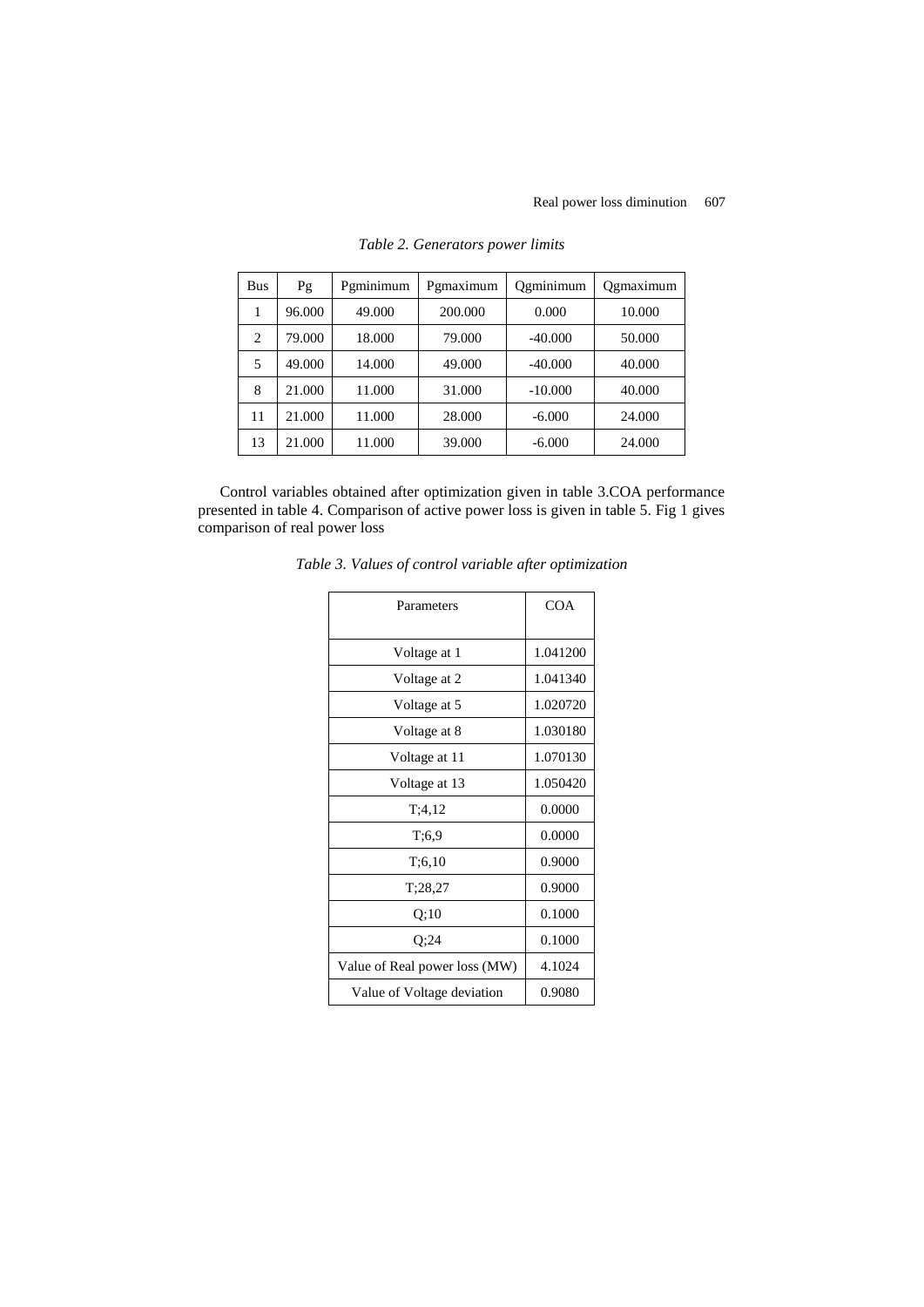| Total number of Iterations       | 21     |
|----------------------------------|--------|
| Total Time taken                 | 4.97   |
| Value of Real power loss<br>(MW) | 4.1024 |

|  | Table 4. COA performance |
|--|--------------------------|
|  |                          |

| List of Techniques                         | Real power loss (MW) |
|--------------------------------------------|----------------------|
| Method SGA (Wu et al., 1998)               | 4.9800               |
| Method PSO (Zaho et al., 2005)             | 4.926200             |
| Method LP (mahadevan <i>et al.</i> , 2010) | 5.98800              |
| Method EP (mahadevan et al., 2010)         | 4.96300              |
| Method CGA (mahadevan et al., 2010)        | 4.98000              |
| Method AGA (mahadevan et al., 2010)        | 4.92600              |
| Method CLPSO (mahadevan et al., 2010)      | 4.720800             |
| Method HSA (Khazali et al., 2011)          | 4.762400             |
| Method BB-BC (sakthivel et al., 2013)      | 4.69000              |
| Method MCS (Tejaswini et al., 2016)        | 4.8723100            |
| Proposed COA                               | 4.10240              |





*Figure 1. Comparison of real power loss*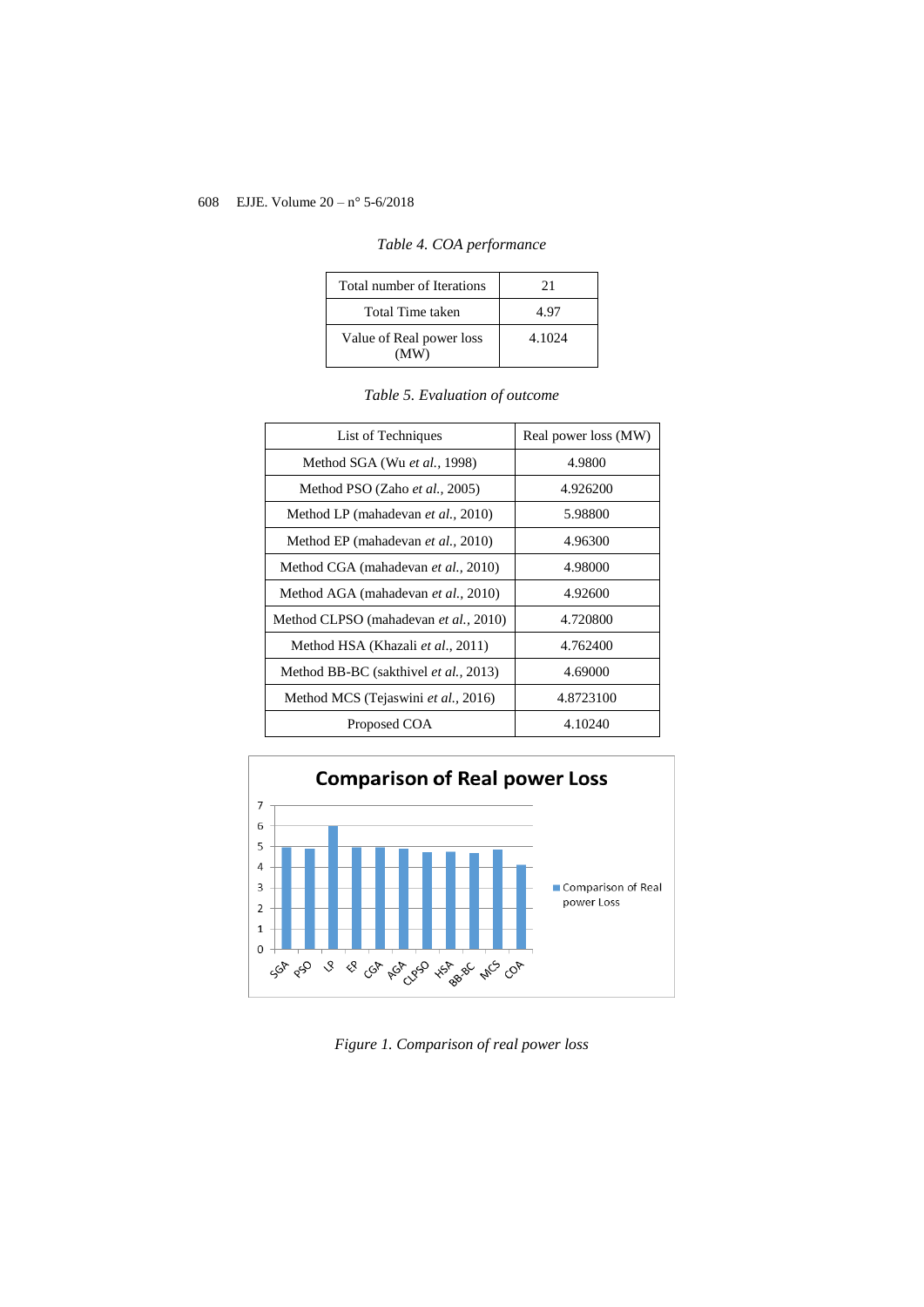| Generator No | Pgi minimum | Pgi maximum | Qgi minimum | Qgi maximum |
|--------------|-------------|-------------|-------------|-------------|
|              | 25,000      | 50.000      | 0.000       | 0.000       |
| 2            | 15.00       | 90.00       | $-17.00$    | 50.00       |
| 3            | 10.00       | 500.00      | $-10.00$    | 60.00       |
| 4            | 10.00       | 50.00       | $-8.00$     | 25.00       |
| 5            | 12.00       | 50.00       | $-140.00$   | 200.00      |
| 6            | 10.00       | 360.00      | $-3.00$     | 9.00        |
| 7            | 50.00       | 550.00      | $-50.00$    | 155.00      |

## *Table 6. Generator data*

*Table 7. Comparison of losses*

|                      | Method<br><b>CLPSO</b>    | Method<br>DE              | Method<br><b>GSA</b>     | Method<br><b>OGSA</b>    | Method<br><b>SOA</b>      | Method<br><b>OODE</b>    | <b>COA</b> |
|----------------------|---------------------------|---------------------------|--------------------------|--------------------------|---------------------------|--------------------------|------------|
|                      | (Dai $et$<br>al.<br>2009) | (Basu et<br>al.,<br>2016) | (Basu et<br>al.<br>2016) | (Shaw et<br>al.<br>2014) | (Dai $et$<br>al.<br>2009) | (Basu et<br>al.<br>2016) |            |
| <b>PLOSS</b><br>(MW) | 24.5152                   | 16.7857                   | 23.4611                  | 23.43                    | 24.2654                   | 15.8473                  | 13.086     |



*Figure 2. Comparison of loss*

Secondly IEEE 57 bus system is used as test system to validate the performance of the proposed algorithm. Total active and reactive power demands in the system are 1247.89 MW and 338.04 MVAR, respectively. Generator data the system is given in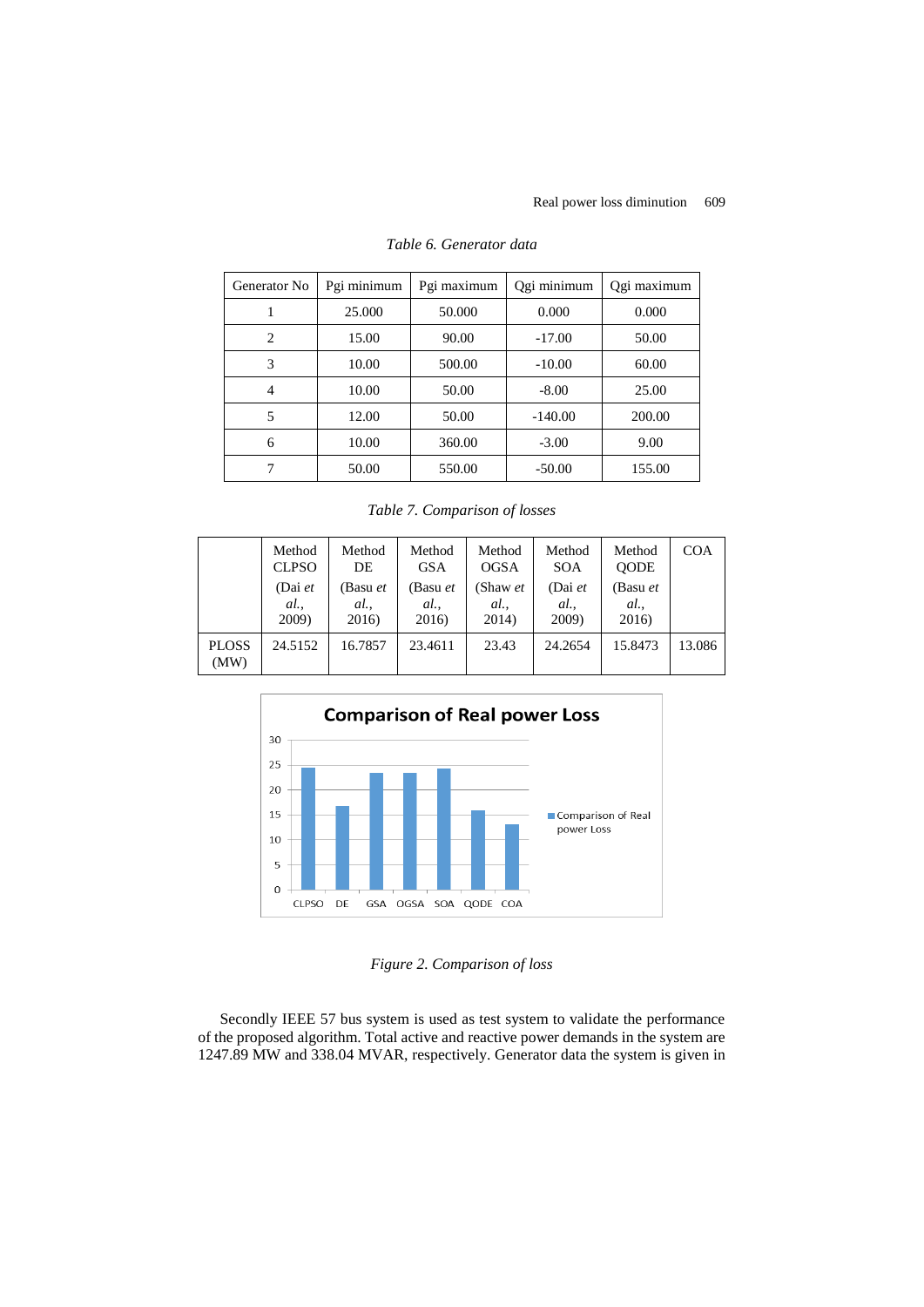Table 6. The optimum loss comparison is presented in Table 7. Fig 2. Gives the comparaison of losses.

| Bus number             | 5      | 34     | 37     | 44     | 45     | 46     | 48     |
|------------------------|--------|--------|--------|--------|--------|--------|--------|
| Maximum value of<br>QC | 0.000  | 14.000 | 0.000  | 10.000 | 10.000 | 10.000 | 15.000 |
| Minimum value of<br>QC | 40.000 | 0.000  | 25,000 | 0.000  | 0.000  | 0.000  | 0.000  |
| Bus number             | 74     | 79     | 82     | 83     | 105    | 107    | 110    |
| Maximum value of<br>QC | 12.000 | 20.000 | 20.000 | 10.000 | 20,000 | 6.000  | 6.000  |
| Minimum value of<br>QC | 0.000  | 0.000  | 0.000  | 0.000  | 0.000  | 0.000  | 0.000  |

*Table 8. Reactive power sources limits*

*Table 9. Evaluation of results*

| Active power $loss -$<br>Minimum $&$<br>Maximum values | Methodology -<br><b>BBO</b><br>(Cao et al.,<br>2014) | Methodology -<br>ILSBBO/<br>strategy1<br>(Cao et al.,<br>2014) | Methodology<br>ILSBBO/<br>Strategy <sub>2</sub><br>(Cao <i>et al.</i> ,<br>2014) | COA     |
|--------------------------------------------------------|------------------------------------------------------|----------------------------------------------------------------|----------------------------------------------------------------------------------|---------|
| Minimum value                                          | 128.770                                              | 126.980                                                        | 124.780                                                                          | 124.872 |
| Maximum value                                          | 132.640                                              | 137.340                                                        | 132.390                                                                          | 129.734 |
| Average value                                          | 130.210                                              | 130.370                                                        | 129.220                                                                          | 126.864 |



*Figure 3. Comparison of actual loss*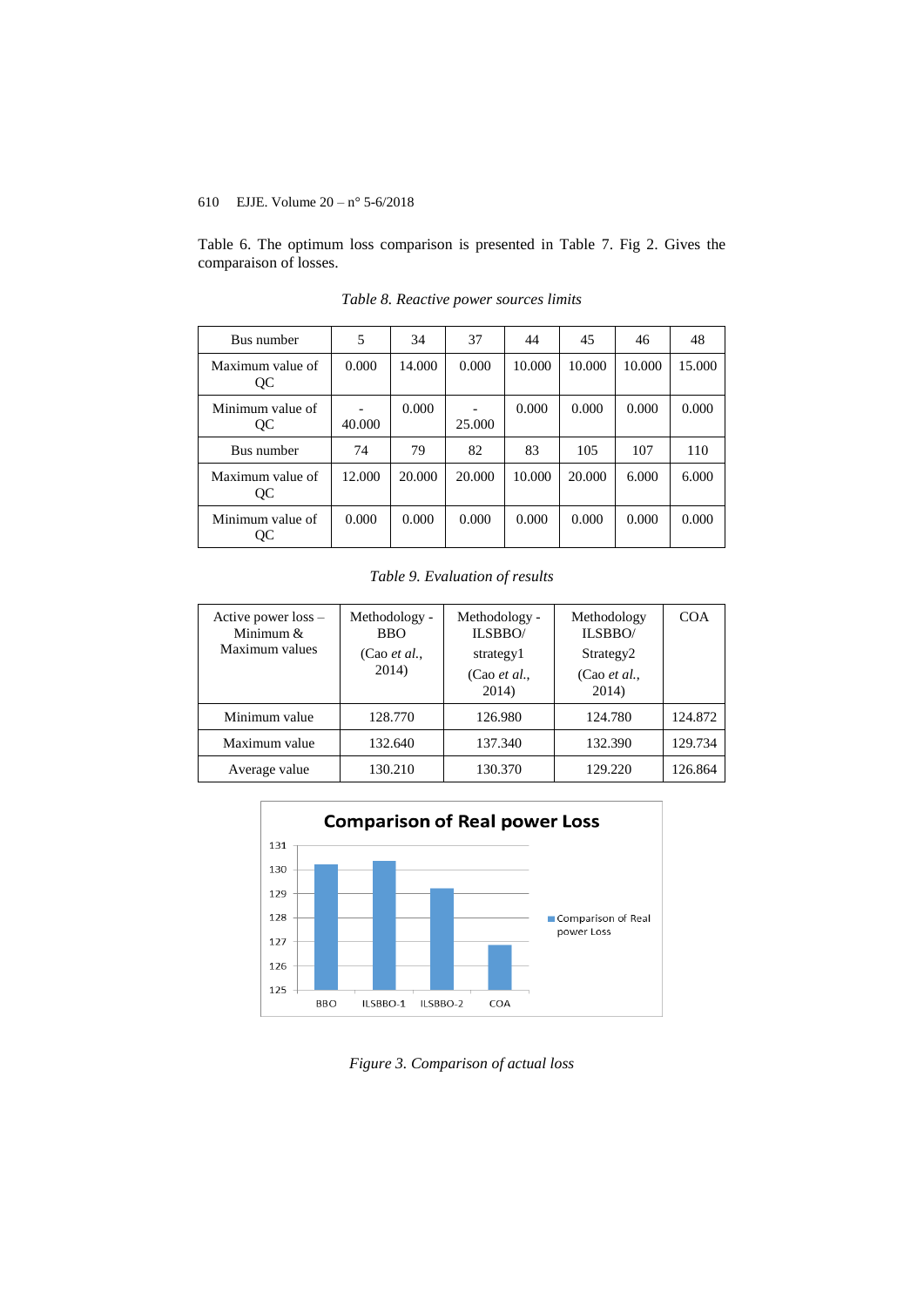Table 9. shows the comparaison of results.

Then IEEE 118 bus system is used as test system to validate the performance of the proposed algorithm. Table 8 shows limit values.

Finally IEEE 300 bus system is used as test system and Table10 shows the comparaison of real power loss.

With Considering Voltage Stability Evaluation Criterion in IEEE 30 bus system projected algorithm has been verified. Table 11 shows the optimal control variables.

*Table 10. Comparison of real power loss*

| Parameter  | Method EGA                   | Method EEA                   | COA      |
|------------|------------------------------|------------------------------|----------|
|            | (Reddy <i>et al.</i> , 2014) | (Reddy <i>et al.</i> , 2014) |          |
| PLOSS (MW) | 646.2998                     | 650.6027                     | 629.1898 |

*Table 11. COA-ORPD based control variables*

| Parameter             | value   |
|-----------------------|---------|
| voltage at 1          | 1.03142 |
| voltage at 2          | 1.03418 |
| voltage at 5          | 1.03192 |
| voltage at 8          | 1.02198 |
| voltage at 11         | 1.00032 |
| voltage at 13         | 1.02079 |
| value of T11          | 1.00114 |
| value of T12          | 1.00021 |
| value of T15          | 1.0021  |
| value of T36          | 1.0001  |
| value of Qc10         | 3.00    |
| value of Qc12         | 3.00    |
| value of Qc15         | 2.00    |
| value of Qc17         | 0.00    |
| value of Qc20         | 2.00    |
| value of Qc23         | 3.00    |
| value of Qc24         | 3.00    |
| value of Qc29         | 2.00    |
| Real power loss in MW | 4.1248  |
| Value of SVSM         | 0.2382  |

Static voltage stability index rises from 0.2382 to 0.2396.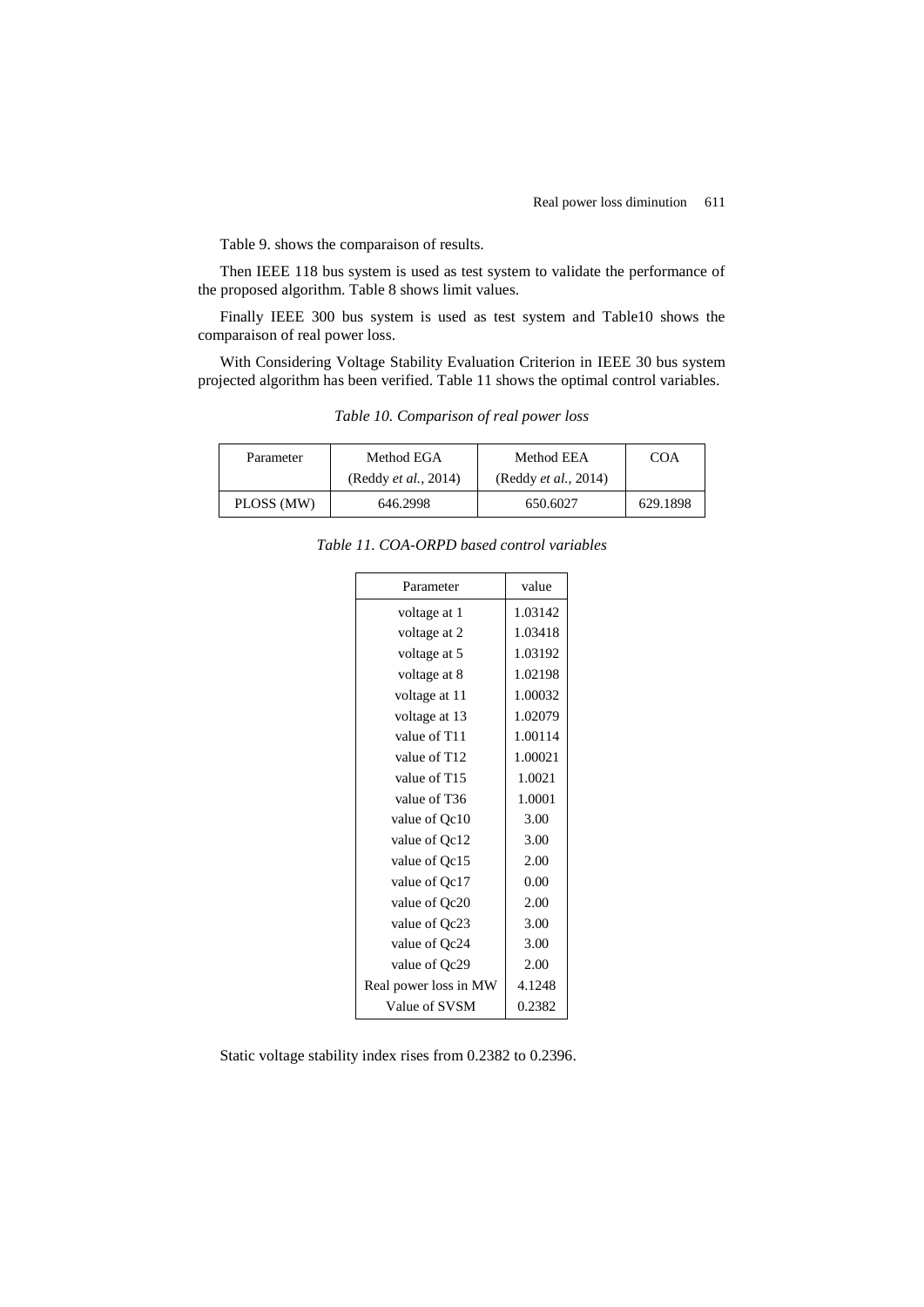

In table 12 optimal (control variables) are given.

*Figure 4. Comparison of active power loss*

| Table 12. Value of COA -voltage stability control reactive power dispatch optimal |  |
|-----------------------------------------------------------------------------------|--|
| control variables                                                                 |  |

| Parameter             | values  |
|-----------------------|---------|
| voltage at 1          | 1.03279 |
| voltage at 2          | 1.03184 |
| voltage at 5          | 1.03465 |
| voltage at 8          | 1.03254 |
| voltage at 11         | 1.00114 |
| voltage at 13         | 1.03012 |
| value of T11          | 0.09001 |
| value of T12          | 0.09000 |
| value of T15          | 0.09000 |
| value of T36          | 0.09000 |
| value of Qc10         | 3.00    |
| value of Qc12         | 3.00    |
| value of Qc15         | 2.00    |
| value of Qc17         | 3.00    |
| value of Qc20         | 0.00    |
| value of Qc23         | 2.00    |
| value of Qc24         | 2.00    |
| value of Qc29         | 3.00    |
| Real power loss in MW | 4.9972  |
| Value of SVSM         | 0.2396  |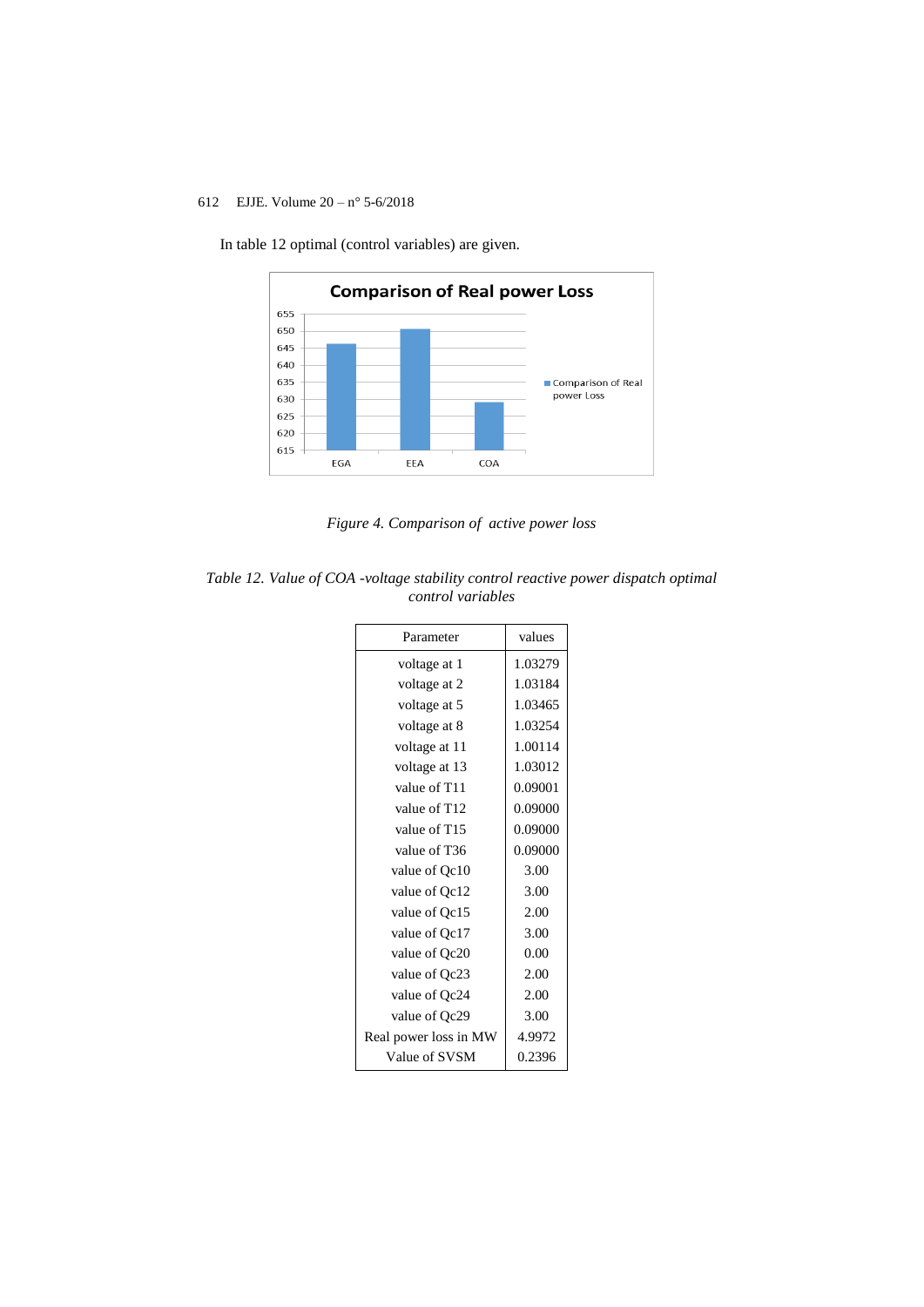In Table 13 Eigen values are given.

| Area of: Contingency | <b>ORPD</b> Setting values | <b>VSCRPD</b> Setting values |
|----------------------|----------------------------|------------------------------|
| 28-27                | 0.14100                    | 0.14240                      |
| $4 - 12$             | 0.16380                    | 0.16480                      |
| $1 - 3$              | 0.17610                    | 0.17720                      |
| ⊿-                   | 0.20220                    | 0.20410                      |

*Table 13. Values of settings*

In table 14 values for limit violation checking has been given with upper & lower limits.

|                   | Types of Limits values |        |                 |                   |
|-------------------|------------------------|--------|-----------------|-------------------|
| Parameter         | Lower level            | Upper  | Values of: ORPD | Values of: VSCRPD |
|                   |                        | level  |                 |                   |
| At Q1             | $-20.00$               | 151.0  | 1.3421          | $-1.3261$         |
| At Q <sub>2</sub> | $-20.00$               | 61.00  | 8.9902          | 9.8230            |
| At Q5             | $-15.00$               | 49.920 | 25.926          | 26.000            |
| At Q8             | $-10.00$               | 63.520 | 38.8201         | 40.800            |
| At Q11            | $-15.00$               | 42.0   | 2.9309          | 5.001             |
| At Q13            | $-15.00$               | 48.0   | 8.1020          | 6.030             |
| At V3             | 0.950                  | 1.050  | 1.0371          | 1.0390            |
| At V4             | 0.950                  | 1.050  | 1.0304          | 1.0321            |
| At V6             | 0.950                  | 1.050  | 1.0287          | 1.0290            |
| At V7             | 0.950                  | 1.050  | 1.0100          | 1.0154            |
| At V9             | 0.950                  | 1.050  | 1.0466          | 1.0416            |
| At $V10$          | 0.950                  | 1.050  | 1.0480          | 1.0492            |
| At V12            | 0.950                  | 1.050  | 1.0402          | 1.0460            |
| At V14            | 0.950                  | 1.050  | 1.0476          | 1.0442            |
| At V15            | 0.950                  | 1.050  | 1.0458          | 1.0412            |
| At V16            | 0.950                  | 1.050  | 1.0420          | 1.0400            |
| At V17            | 0.950                  | 1.050  | 1.0384          | 1.0392            |
| At V18            | 0.950                  | 1.050  | 1.0396          | 1.0402            |
| At V19            | 0.950                  | 1.050  | 1.0382          | 1.0396            |
| At V20            | 0.950                  | 1.050  | 1.0110          | 1.0196            |
| At V21            | 0.950                  | 1.050  | 1.0434          | 1.0248            |
| At V22            | 0.950                  | 1.050  | 1.0446          | 1.0392            |
| At V23            | 0.950                  | 1.050  | 1.0476          | 1.0370            |
| At V24            | 0.950                  | 1.050  | 1.0488          | 1.0374            |
| At V25            | 0.950                  | 1.050  | 1.0140          | 1.0198            |
| At V26            | 0.950                  | 1.050  | 1.0490          | 1.0426            |
| At V27            | 0.950                  | 1.050  | 1.0478          | 1.0458            |
| At V28            | 0.950                  | 1.050  | 1.0246          | 1.0280            |
| At V29            | 0.950                  | 1.050  | 1.0432          | 1.0412            |
| At V30            | 0.950                  | 1.050  | 1.0414          | 1.0390            |

*Table 14. Limits of violation*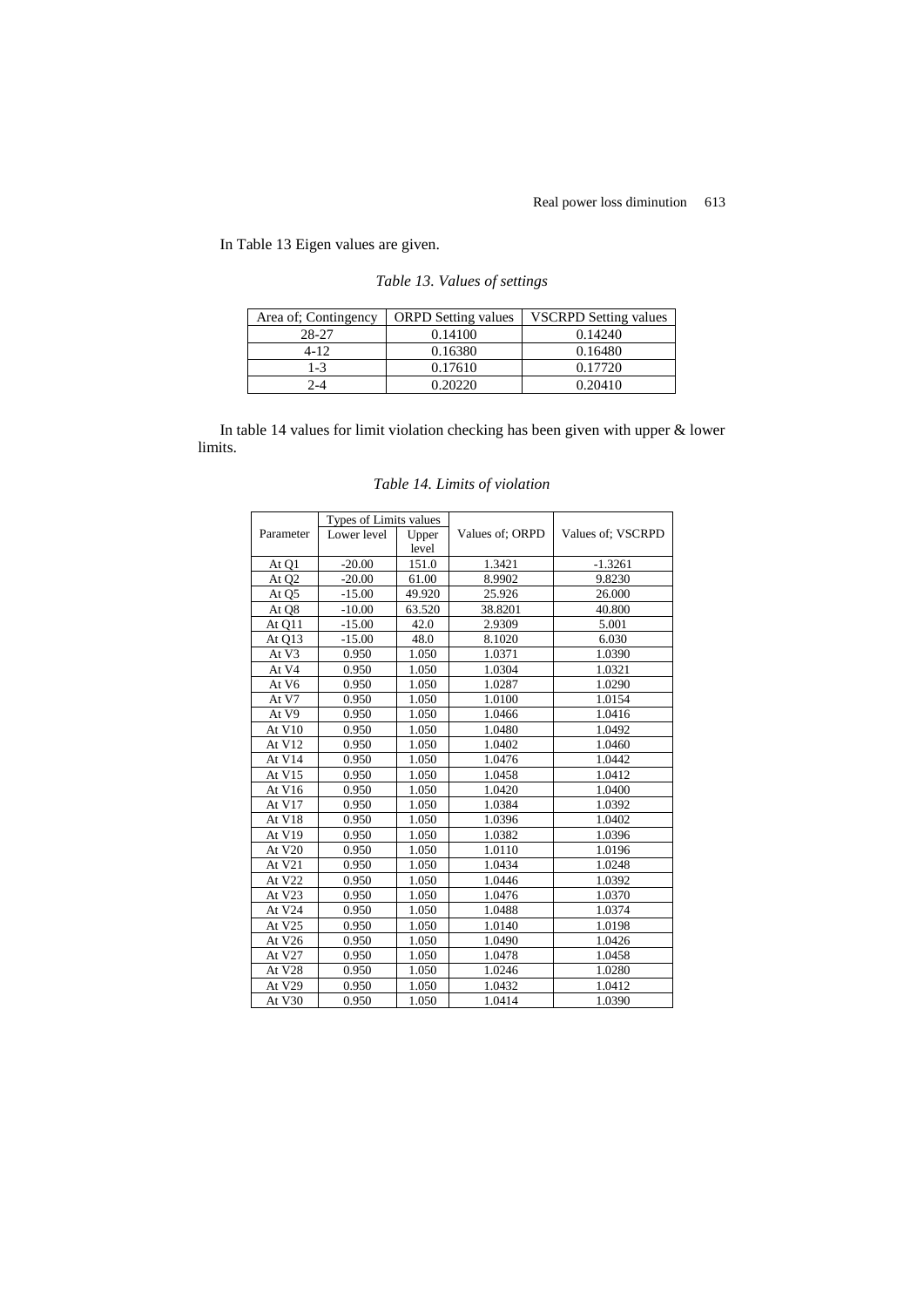In table 15 over all comparison of real power loss has been given. It indicates that proposed algorithm efficiently reduced power loss. Fig 5. Gives Comparison of real power loss

| Technique                                                           | Loss value in<br>MW |
|---------------------------------------------------------------------|---------------------|
| Method; Evolutionary programming (Wu et al., 1995)                  | 5.01590             |
| Method; Genetic algorithm (Durairaj et al., 2006)                   | 4.6650              |
| Method; Real coded GA with Lindex as SVSM (Devaraj et al.,<br>2007) | 4.5680              |
| Method; Real coded genetic algorithm (Aruna <i>et al.</i> , 2010)   | 4.50150             |
| Proposed COA                                                        | 4.1248              |

*Table 15. Comparison of losses*



*Figure 5. Comparison of real power loss*

### **5. Conclusion**

In this work Camelopard optimization Algorithm (COA) efficiently solved the power problem. Mathematical modeling efficiently improved the search of the optimal solution. Both the exploration & exploitation has been comparatively increased in the proposed technique. Camelopard optimization Algorithm (COA) has performed well when evaluated in standard IEEE 30, 57, 118, 300 bus test systems. Also by considering the voltage stability evaluation the proposed algorithm has been successfully tested in standard IEEE 30 bus system. True power loss reduced considerably when compared to another standard algorithm.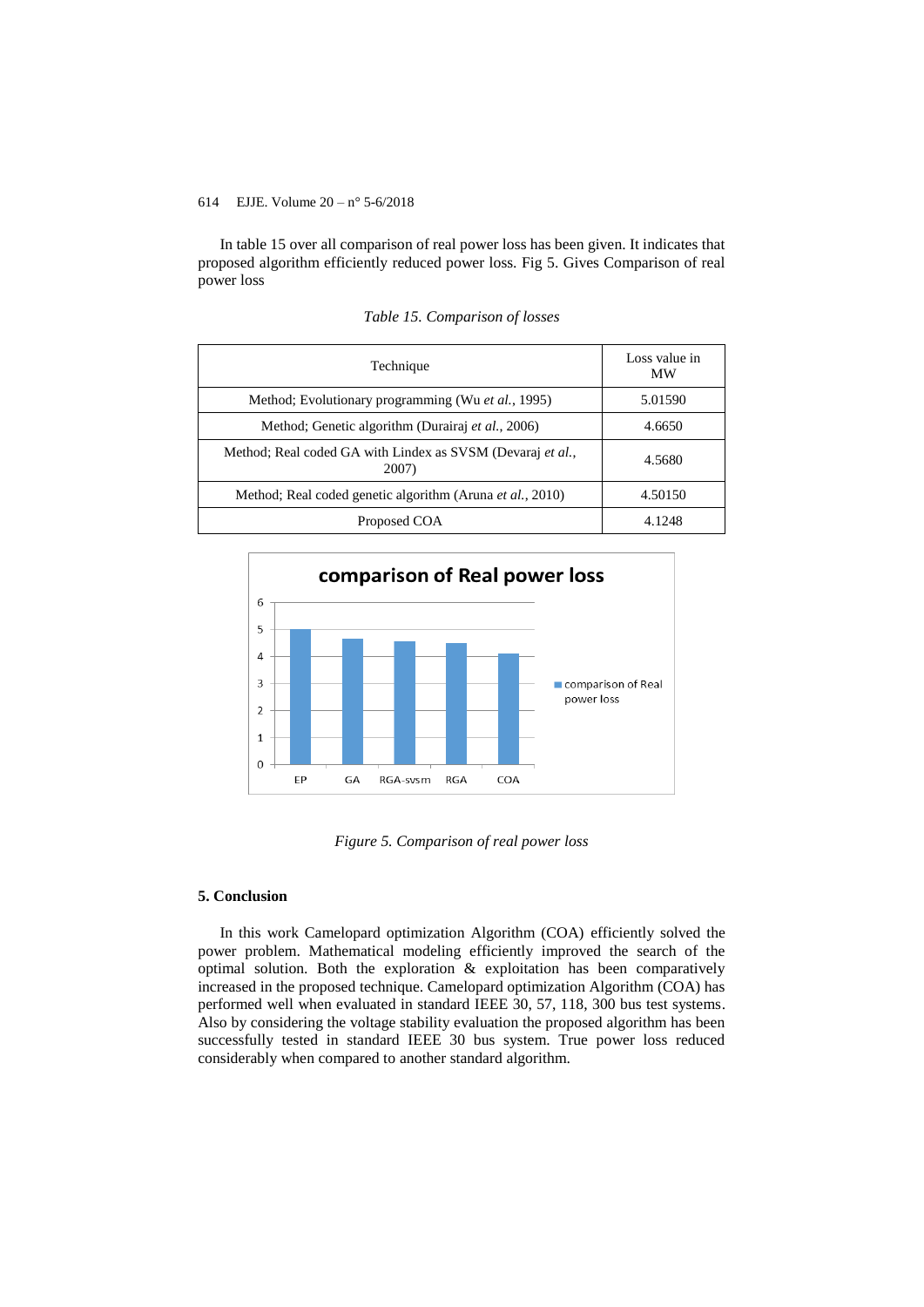### **References**

- ArunaJeyanthy P., Devaraj D. (2010). Optimal reactive power dispatch for voltage stability enhancement using real coded genetic algorithm. *International Journal of Computer and Electrical Engineering*, Vol. 2, No. 4, pp. 1793-8163.
- Basu M. (2016). Quasi-oppositional differential evolution for optimal reactive power dispatch. *Electrical Power and Energy Systems*, Vol. 78, pp. 29-40.
- Bjelogrlic M. R., Calovic M. S., Babic B. S. (1990). Application of Newton's optimal power flow in voltage/reactive power control. *IEEE Trans Power System*, Vol. 5, No. 4, pp. 1447- 1454. https://doi.org/10.1109/59.99399
- Cao J. T., Wang F. L., Li P. (2014). An improved biogeography-based optimization algorithm for optimal reactive power flow. *International Journal of Control and Automation*, Vol. 7, No. 3, pp. 161-176.
- Dai C., Chen W., Zhu Y., Zhang X. (2009). Seeker optimization algorithm for optimal reactive power dispatch. IEEE *Trans. Power Systems*, Vol. 24, No. 3, pp. 1218-1231.
- Deeb N. I., Shahidehpour S. M. (1998). An efficient technique for reactive power dispatch using a revised linear programming approach. *Electric Power System Research*, Vol. 15, No. 2, pp. 121-134. https://doi.org/10.1016/0378-7796(88)90016-8
- Devaraj D. (2007). Improved genetic algorithm for multi-objective reactive power dispatch problem. *European Transactions on Electrical Power*, Vol. 17, pp. 569-581.
- Durairaj S., Devaraj D., Kannan P. S. (2006). Genetic algorithm applications to optimal reactive power dispatch with voltage stability enhancement. *IE(I) Journal-EL,* Vol. 87.
- Genco A., Viggiano A., Magi V. (2018). How to enhance the energy efficiency of HVAC systems. *Mathematical Modelling of Engineering Problems*, Vol. 5, No. 3, pp. 153-160. https://doi.org/10.18280/mmep.050304
- Genco A., Viggiano A., Viscido L., Sellitto G., Magi V. (2017). Optimization of microclimate control systems for air-conditioned environments. *International Journal of Heat and Technology*, Vol. 35, No. 1, pp. S236-S243. https://doi.org/10.18280/ijht.35Sp0133.
- Granville S. (1994). Optimal reactive dispatch through interior point methods. *IEEE Transactions on Power System*, Vol. 9, No. 1, pp. 136-146. https://doi.org/10.1109/59.317548
- Grudinin N. (1998). Reactive power optimization using successive quadratic programming method. *IEEE Transactions on Power System*, Vol. 13, No. 4, pp. 1219-1225. https://doi.org/10.1109/59.736232
- Hu Z., Wang X., Taylor G. (2010). Stochastic optimal reactive power dispatch: Formulation and solution method. *Electr. Power Energy Syst.,* Vol. 32, pp. 615-621. https://doi.org/10.1016/j.ijepes.2009.11.018.
- Khazali A. H., Kalantar M. (2011). Optimal reactive power dispatch based on harmony search algorithm. *Electrical Power and Energy Systems*, Vol. 33, No. 3, pp. 684-692. https://doi.org/10.1016/j.ijepes.2010.11.018
- Lee K. Y., Park Y. M., Ortiz J. L. (1984). Fuel-cost minimisation for both real and reactivepower dispatches. *Proceedings Generation, Transmission and Distribution Conference*, Vol. 131, No. 3, pp. 85-93. https://doi.org/10.1049/ip-c:19840012